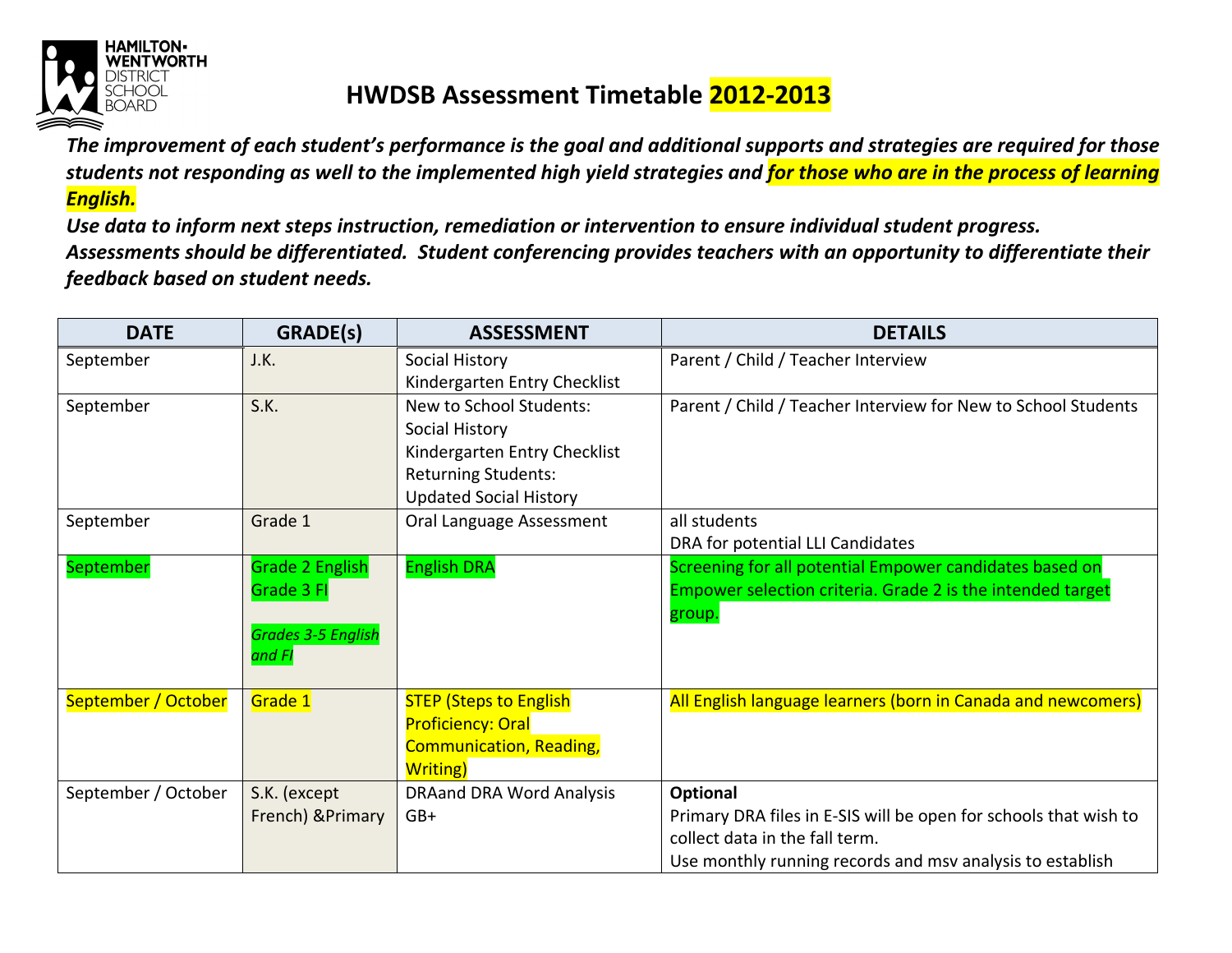| <b>DATE</b>         | GRADE(s)                           | <b>ASSESSMENT</b>                                                             | <b>DETAILS</b>                                                                                            |
|---------------------|------------------------------------|-------------------------------------------------------------------------------|-----------------------------------------------------------------------------------------------------------|
|                     |                                    |                                                                               | independent and instructional text level                                                                  |
| September / October | Junior                             | DRA or Bridge Kit<br>French DRA or Trousse de                                 | Collection: Sept. 12 - Oct. 21<br>E-SIS Submission Deadline: Nov. 4                                       |
|                     |                                    | transition                                                                    | Use monthly running records and msv analysis for students                                                 |
|                     |                                    |                                                                               | struggling with decoding                                                                                  |
| September / October | Intermediate                       | Use either the OCA or the OCA                                                 | Use monthly running records and msv analysis for students                                                 |
|                     |                                    | <b>Student Success Kit</b>                                                    | struggling with decoding and/or the DRA Bridge Kit                                                        |
|                     |                                    | <b>DRA</b>                                                                    | Use DRA for struggling students                                                                           |
| October             | J.K.                               | <b>Student Review</b>                                                         | Teacher / SLP / LRT Meeting                                                                               |
| October             | S.K.                               | New to School Students:                                                       | New to School Students:                                                                                   |
|                     |                                    | <b>Student Review</b>                                                         | Teacher / SLP / LRT / ESL & ELDMeeting                                                                    |
| November 15         | Primary / Junior /<br>Intermediate | <b>Provincial Progress Report</b><br>Distribution                             | Interview Day: November 18                                                                                |
| November            | S.K.                               | Conference<br>Letter Identification                                           | Parent Observation Visit and Conference                                                                   |
| December            | Prior to School<br>Entry           | Community data                                                                | Begin to liaise with PFLCs, Child Care and Early Years Centres to<br>ensure a smooth transition to school |
| <b>December</b>     | Grade 8                            | <b>STEP (Steps to English</b>                                                 | Reassessment of English language learners and collection of                                               |
|                     |                                    | <b>Proficiency: Oral</b>                                                      | data to facilitate transition to secondary school and the                                                 |
|                     |                                    | <b>Communication, Reading,</b><br><b>Writing</b> )                            | completion of option sheets                                                                               |
| January             | Prior to School<br>Entry           | Community data                                                                | Information sessions for parents of students with special needs                                           |
| January             | JK                                 | Kindergarten Entry Checklist                                                  | Re-administered for flagged students from September                                                       |
| January             | <b>SK</b>                          | Yopp-Singer<br>Letter Identification for French<br><b>Immersions Students</b> |                                                                                                           |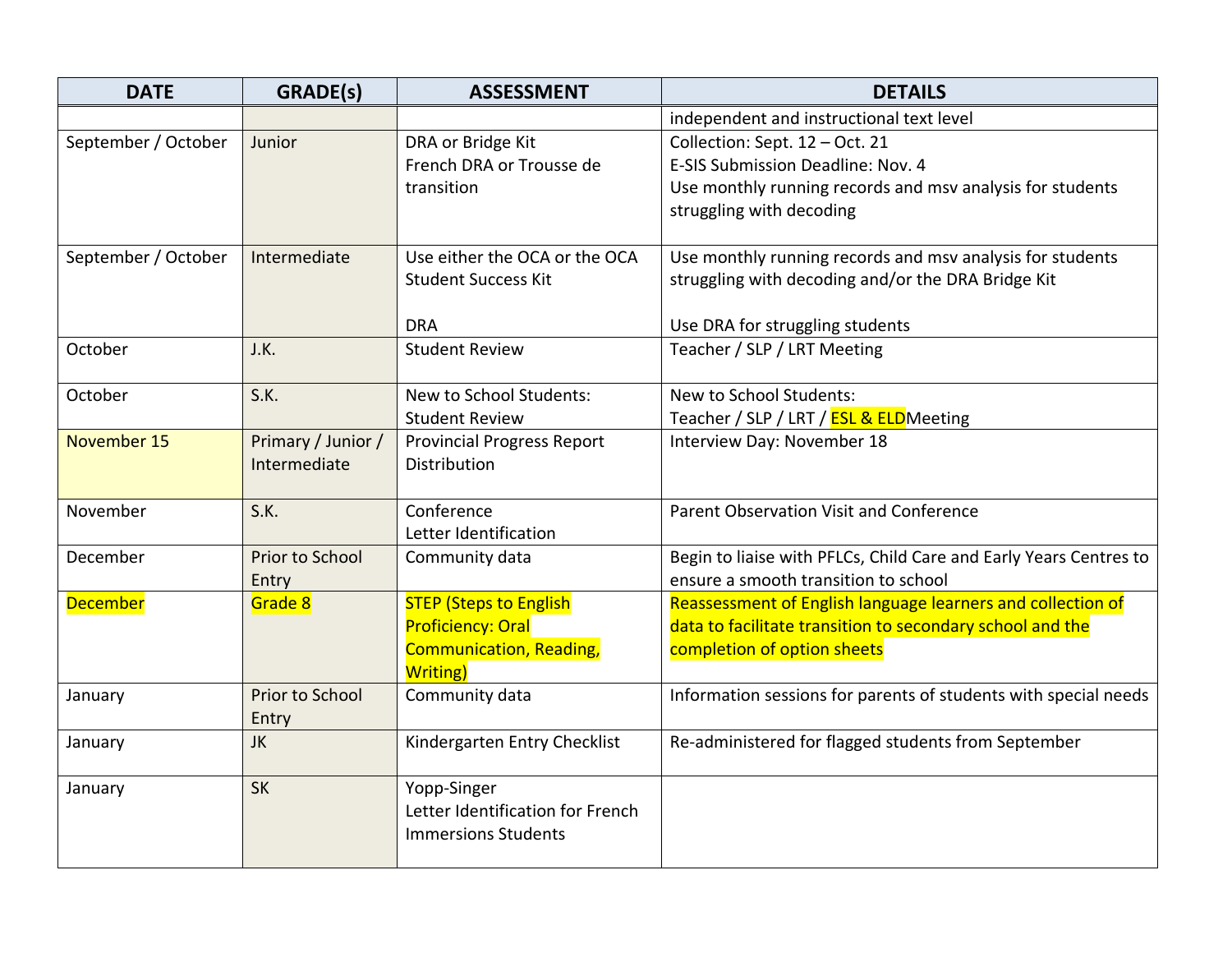| <b>DATE</b>         | <b>GRADE(s)</b>                           | <b>ASSESSMENT</b>                                          | <b>DETAILS</b>                                                                                                                                                                                                                                                      |
|---------------------|-------------------------------------------|------------------------------------------------------------|---------------------------------------------------------------------------------------------------------------------------------------------------------------------------------------------------------------------------------------------------------------------|
| January             | Grade 1                                   | Oral Language Assessment                                   | flagged students retested                                                                                                                                                                                                                                           |
| January / February  | Primary and S.K.                          | DRA2 Grades 1-3<br>GB+ Grades 1-3                          | Collection: Jan. 9 - Feb. 3<br>E-SIS Submission Deadline: Feb. 17<br>Use monthly running records and msv analysis between DRA<br>assessments                                                                                                                        |
| January / February  | Intermediate                              | DRA Bridge Kit                                             | Struggling readers as identified using the criteria in the DRA<br>Handbook Section 6 pg. 6-2 will continue to be assessed using<br>either the DRA or the Student Success Kit of the OCA.                                                                            |
| February            | J.K.                                      | Conference                                                 | Parent Observation visit and conference                                                                                                                                                                                                                             |
| <b>February 15</b>  | S.K./Primary/<br>Junior /<br>Intermediate | <b>Provincial Report Card</b><br><b>Distribution</b>       |                                                                                                                                                                                                                                                                     |
| <b>March 30, 31</b> | S.K.                                      | <b>Yopp-Singer for French</b><br><b>Immersion Students</b> |                                                                                                                                                                                                                                                                     |
| April               | Prior to School<br>Entry                  | Transitions                                                | Early School Transitions Meetings for students with special<br>needs                                                                                                                                                                                                |
| April / May         | J.K. & S.K.<br>&Primary                   | DRA2 Grades 1-3<br>GB+ Grades 1-3                          | Collection: Apr. 16-May 11<br>E-SIS Submission Deadline: May 25<br>Use monthly running records and msv analysis between DRA<br>assessments                                                                                                                          |
| April / May         | Junior                                    | DRA Grades 4-6<br>French DRA Grades 4-6                    | Collection: Apr. 2 - May 4<br>E-SIS Submission Deadline: May 18<br>Use monthly running records and msv analysis between DRA<br>assessments                                                                                                                          |
| April / May         | Intermediate                              | <b>DRA</b><br><b>Student Success Kit</b><br><b>OCA</b>     | Struggling readers as identified using the criteria in the DRA<br>Handbook Section 6 pg. 6-2 will continue to be assessed using<br>either the DRA or the Student Success Kit of the OCA.<br>OCA as year-end data for schools using it as part of their data<br>plan |